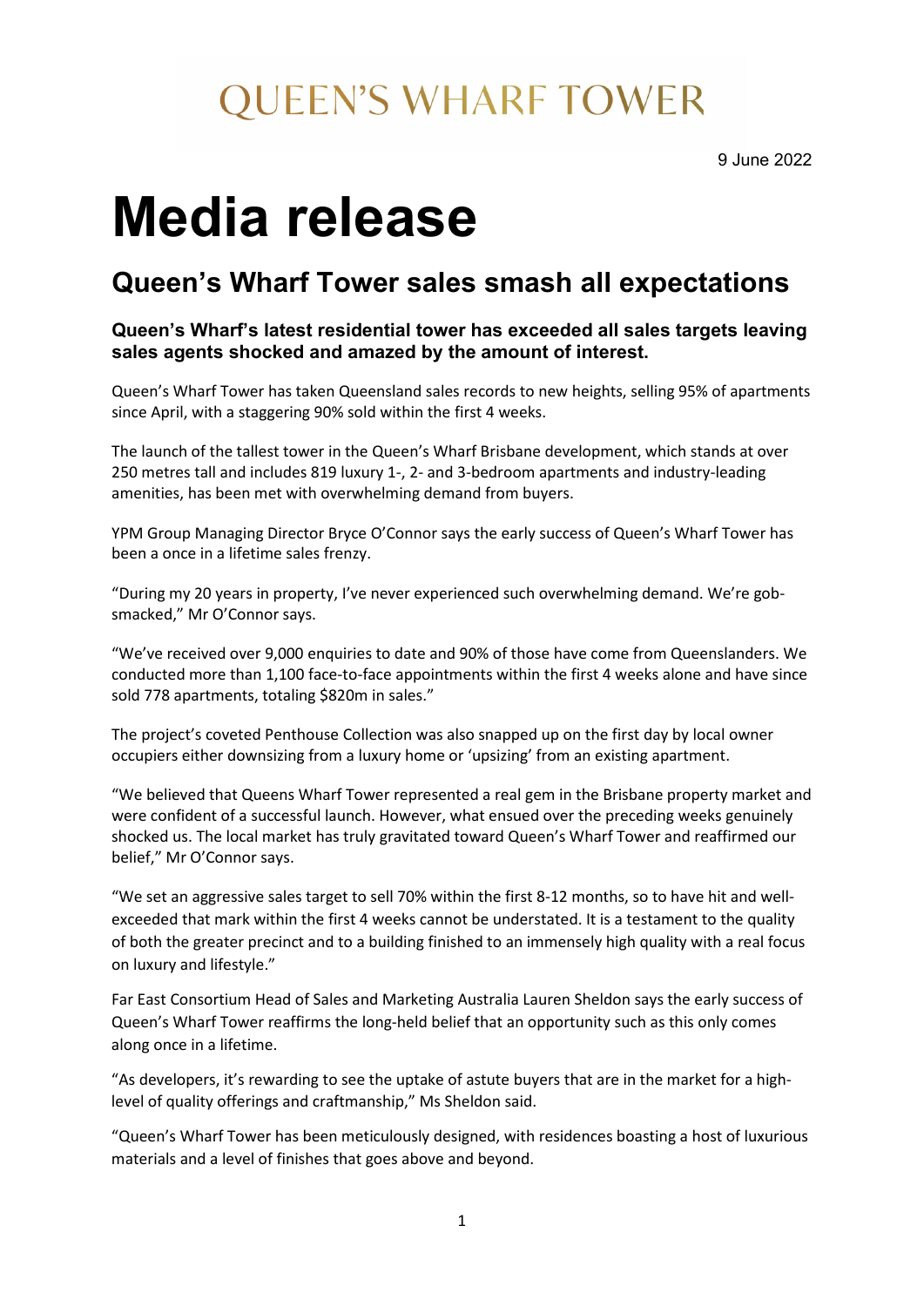## **QUEEN'S WHARF TOWER**

"Discerning purchasers have recognised this and acted quickly to secure their apartment early on, and those that hesitate will unfortunately miss out."

To learn more about Queen's Wharf Brisbane, visit [QWTower.com.au.](http://qwtower.com.au/)



**Image:** Queen's Wharf Tower, Margaret Street streetscape.



**Image:** Three levels of industry-leading amenities.